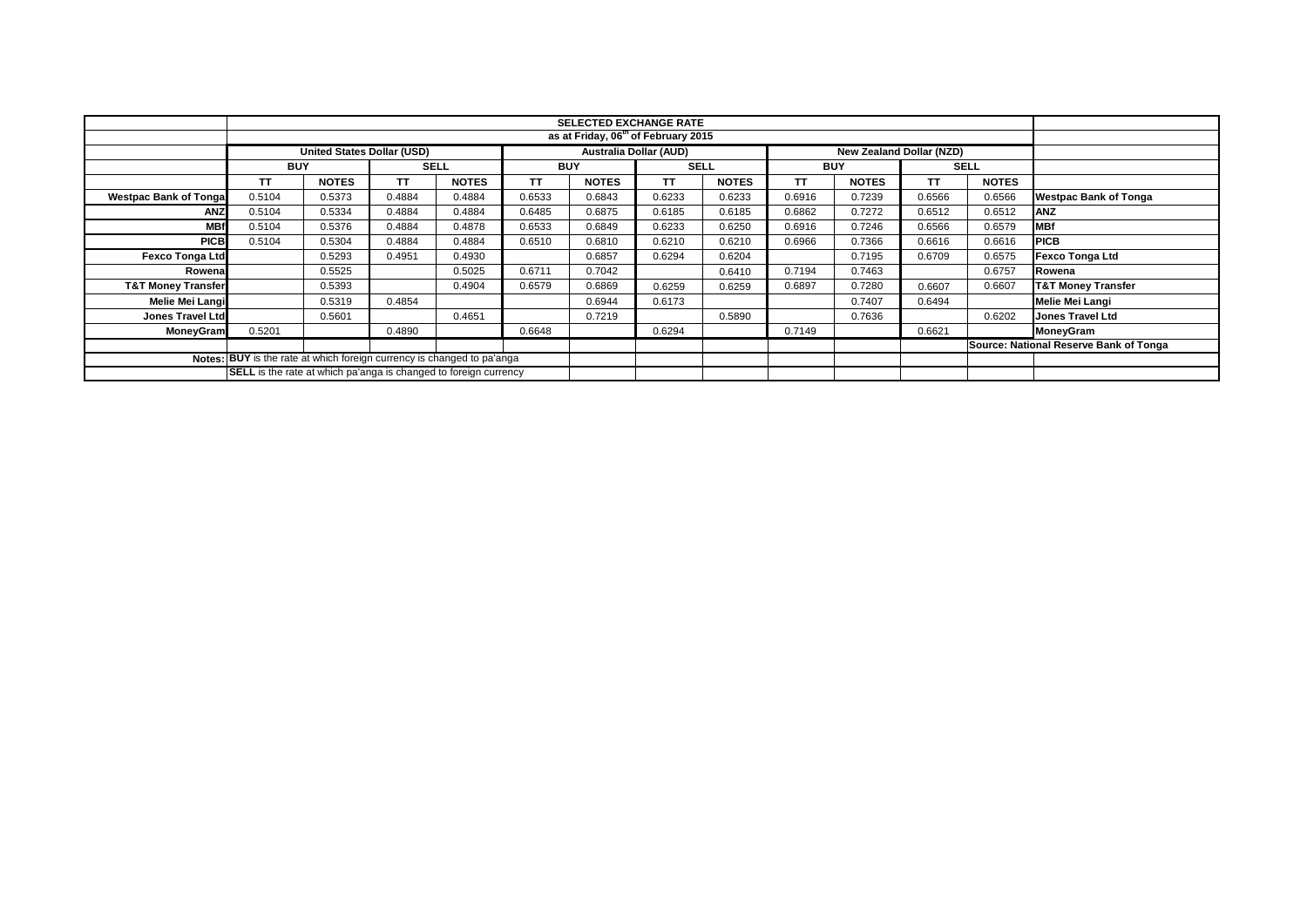|                               |                                                                         |                                                 |             |              |            | <b>SELECTED EXCHANGE RATE</b> |                               |              |            |              |        |                                 |                                        |  |  |
|-------------------------------|-------------------------------------------------------------------------|-------------------------------------------------|-------------|--------------|------------|-------------------------------|-------------------------------|--------------|------------|--------------|--------|---------------------------------|----------------------------------------|--|--|
|                               |                                                                         | as at Friday, 13 <sup>th</sup> of February 2015 |             |              |            |                               |                               |              |            |              |        |                                 |                                        |  |  |
|                               | <b>United States Dollar (USD)</b>                                       |                                                 |             |              |            |                               | <b>Australia Dollar (AUD)</b> |              |            |              |        | <b>New Zealand Dollar (NZD)</b> |                                        |  |  |
|                               | <b>BUY</b>                                                              |                                                 | <b>SELL</b> |              | <b>BUY</b> |                               | <b>SELL</b>                   |              | <b>BUY</b> |              |        | <b>SELL</b>                     |                                        |  |  |
|                               | TΤ                                                                      | <b>NOTES</b>                                    | TΤ          | <b>NOTES</b> | TT         | <b>NOTES</b>                  | <b>TT</b>                     | <b>NOTES</b> | ТT         | <b>NOTES</b> | ТT     | <b>NOTES</b>                    |                                        |  |  |
| <b>Westpac Bank of Tongal</b> | 0.5104                                                                  | 0.5373                                          | 0.4884      | 0.4884       | 0.6590     | 0.6900                        | 0.6290                        | 0.6290       | 0.6894     | 0.7200       | 0.6544 | 0.6544                          | <b>Westpac Bank of Tonga</b>           |  |  |
| ANZ                           | 0.5104                                                                  | 0.5334                                          | 0.4884      | 0.4884       | 0.6533     | 0.6923                        | 0.6233                        | 0.6233       | 0.6807     | 0.7217       | 0.6457 | 0.6457                          | <b>ANZ</b>                             |  |  |
| <b>MBf</b>                    | 0.5104                                                                  | 0.5376                                          | 0.4884      | 0.4878       | 0.6590     | 0.6897                        | 0.6290                        | 0.6289       | 0.6900     | 0.7194       | 0.6550 | 0.6536                          | <b>IMBf</b>                            |  |  |
| <b>PICB</b>                   | 0.5104                                                                  | 0.5304                                          | 0.4884      | 0.4884       | 0.6447     | 0.6747                        | 0.6147                        | 0.6147       | 0.6896     | 0.7296       | 0.6546 | 0.6546                          | <b>PICB</b>                            |  |  |
| Rowena                        |                                                                         | 0.5525                                          |             | 0.5025       | 0.6757     | 0.7092                        |                               | 0.6494       | 0.7194     | 0.7407       |        | 0.6711                          | Rowena                                 |  |  |
| <b>T&amp;T Money Transfer</b> |                                                                         | 0.5403                                          |             | 0.4914       | 0.6667     | 0.6930                        | 0.6320                        | 0.6320       | 0.6803     | 0.7230       | 0.6530 | 0.6530                          | <b>T&amp;T Money Transfer</b>          |  |  |
| Jones Travel Ltd              |                                                                         | 0.5601                                          |             | 0.4651       |            | 0.7269                        |                               | 0.5936       |            | 0.7578       |        | 0.6150                          | <b>Jones Travel Ltd</b>                |  |  |
| <b>MoneyGram</b>              | 0.5286                                                                  |                                                 | 0.4970      |              | 0.6860     |                               | 0.6494                        |              | 0.7280     |              | 0.6742 |                                 | MoneyGram                              |  |  |
|                               |                                                                         |                                                 |             |              |            |                               |                               |              |            |              |        |                                 | Source: National Reserve Bank of Tonga |  |  |
|                               | Notes: BUY is the rate at which foreign currency is changed to pa'anga  |                                                 |             |              |            |                               |                               |              |            |              |        |                                 |                                        |  |  |
|                               | <b>SELL</b> is the rate at which pa'anga is changed to foreign currency |                                                 |             |              |            |                               |                               |              |            |              |        |                                 |                                        |  |  |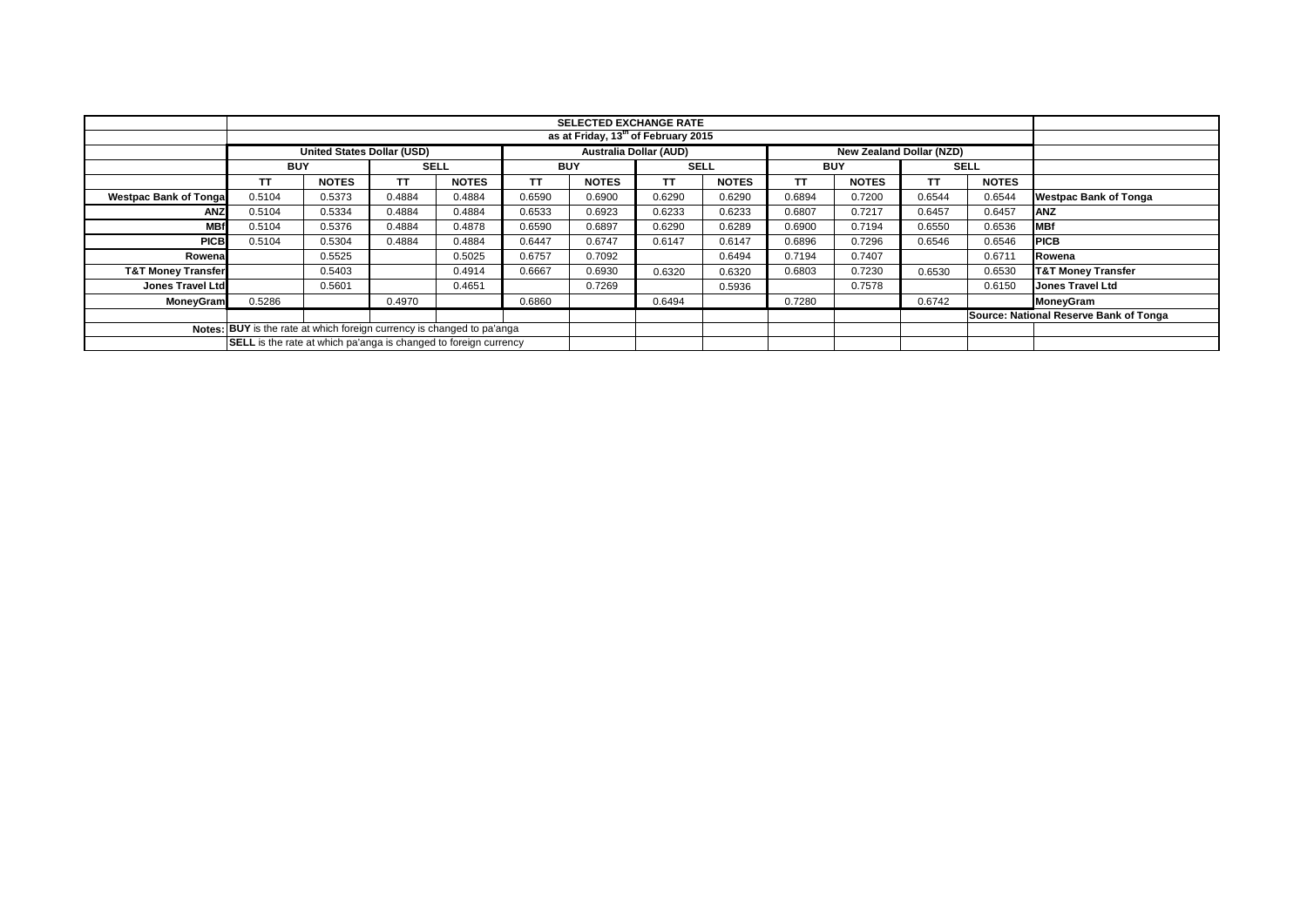|                                                                               |                                                                                                | <b>SELECTED EXCHANGE RATE</b><br>as at Friday, 20 <sup>th</sup> of February 2015 |             |              |            |              |             |              |            |              |             |              |                                        |
|-------------------------------------------------------------------------------|------------------------------------------------------------------------------------------------|----------------------------------------------------------------------------------|-------------|--------------|------------|--------------|-------------|--------------|------------|--------------|-------------|--------------|----------------------------------------|
|                                                                               |                                                                                                |                                                                                  |             |              |            |              |             |              |            |              |             |              |                                        |
|                                                                               | <b>United States Dollar (USD)</b><br><b>Australia Dollar (AUD)</b><br>New Zealand Dollar (NZD) |                                                                                  |             |              |            |              |             |              |            |              |             |              |                                        |
|                                                                               | <b>BUY</b>                                                                                     |                                                                                  | <b>SELL</b> |              | <b>BUY</b> |              | <b>SELL</b> |              | <b>BUY</b> |              | <b>SELL</b> |              |                                        |
|                                                                               | <b>TT</b>                                                                                      | <b>NOTES</b>                                                                     | <b>TT</b>   | <b>NOTES</b> | <b>TT</b>  | <b>NOTES</b> | <b>TT</b>   | <b>NOTES</b> | TT         | <b>NOTES</b> | TΤ          | <b>NOTES</b> |                                        |
| <b>Westpac Bank of Tongal</b>                                                 | 0.5121                                                                                         | 0.5390                                                                           | 0.4901      | 0.4901       | 0.6574     | 0.6884       | 0.6274      | 0.6274       | 0.6839     | 0.7162       | 0.6489      | 0.6489       | <b>Westpac Bank of Tonga</b>           |
| <b>ANZ</b>                                                                    | 0.5121                                                                                         | 0.5351                                                                           | 0.4901      | 0.4901       | 0.6519     | 0.6909       | 0.6219      | 0.6219       | 0.6763     | 0.7173       | 0.6413      | 0.6413       | <b>ANZ</b>                             |
| <b>MBf</b>                                                                    | 0.5121                                                                                         | 0.5376                                                                           | 0.4901      | 0.4902       | 0.6574     | 0.6897       | 0.6274      | 0.6289       | 0.6839     | 0.7143       | 0.6489      | 0.6494       | <b>MBf</b>                             |
| <b>PICB</b>                                                                   | 0.5121                                                                                         | 0.5321                                                                           | 0.4901      | 0.4901       | 0.6509     | 0.6809       | 0.6209      | 0.6209       | 0.6887     | 0.7287       | 0.6537      | 0.6537       | <b>PICB</b>                            |
| <b>Fexco Tonga Ltd</b>                                                        |                                                                                                | 0.5326                                                                           | 0.4987      | 0.4931       |            | 0.6886       | 0.6340      | 0.6282       |            | 0.7099       | 0.6628      | 0.6521       | <b>Fexco Tonga Ltd</b>                 |
| Rowena                                                                        |                                                                                                | 0.5556                                                                           |             | 0.5051       | 0.6849     | 0.7092       |             | 0.6452       | 0.7092     | 0.7407       |             | 0.6711       | Rowena                                 |
| <b>T&amp;T Money Transfer</b>                                                 |                                                                                                | 0.5420                                                                           |             | 0.4931       | 0.6623     | 0.6914       | 0.6304      | 0.6304       | 0.6757     | 0.7192       | 0.6519      | 0.6519       | <b>T&amp;T Money Transfer</b>          |
| <b>Melie Mei Langi</b>                                                        |                                                                                                | 0.5464                                                                           | 0.4878      |              |            | 0.6993       | 0.6173      |              |            | 0.7194       | 0.6410      |              | Melie Mei Langi                        |
| <b>Jones Travel Ltd</b>                                                       |                                                                                                | 0.5619                                                                           |             | 0.4668       |            | 0.7254       |             | 0.5923       |            | 0.7532       |             | 0.6108       | <b>Jones Travel Ltd</b>                |
| <b>MoneyGram</b>                                                              | 0.5260                                                                                         |                                                                                  | 0.4946      |              | 0.6765     |              | 0.6405      |              | 0.7110     |              | 0.6585      |              | MoneyGram                              |
|                                                                               |                                                                                                |                                                                                  |             |              |            |              |             |              |            |              |             |              | Source: National Reserve Bank of Tonga |
| <b>Notes: BUY</b> is the rate at which foreign currency is changed to pa'anga |                                                                                                |                                                                                  |             |              |            |              |             |              |            |              |             |              |                                        |
| SELL is the rate at which pa'anga is changed to foreign currency              |                                                                                                |                                                                                  |             |              |            |              |             |              |            |              |             |              |                                        |